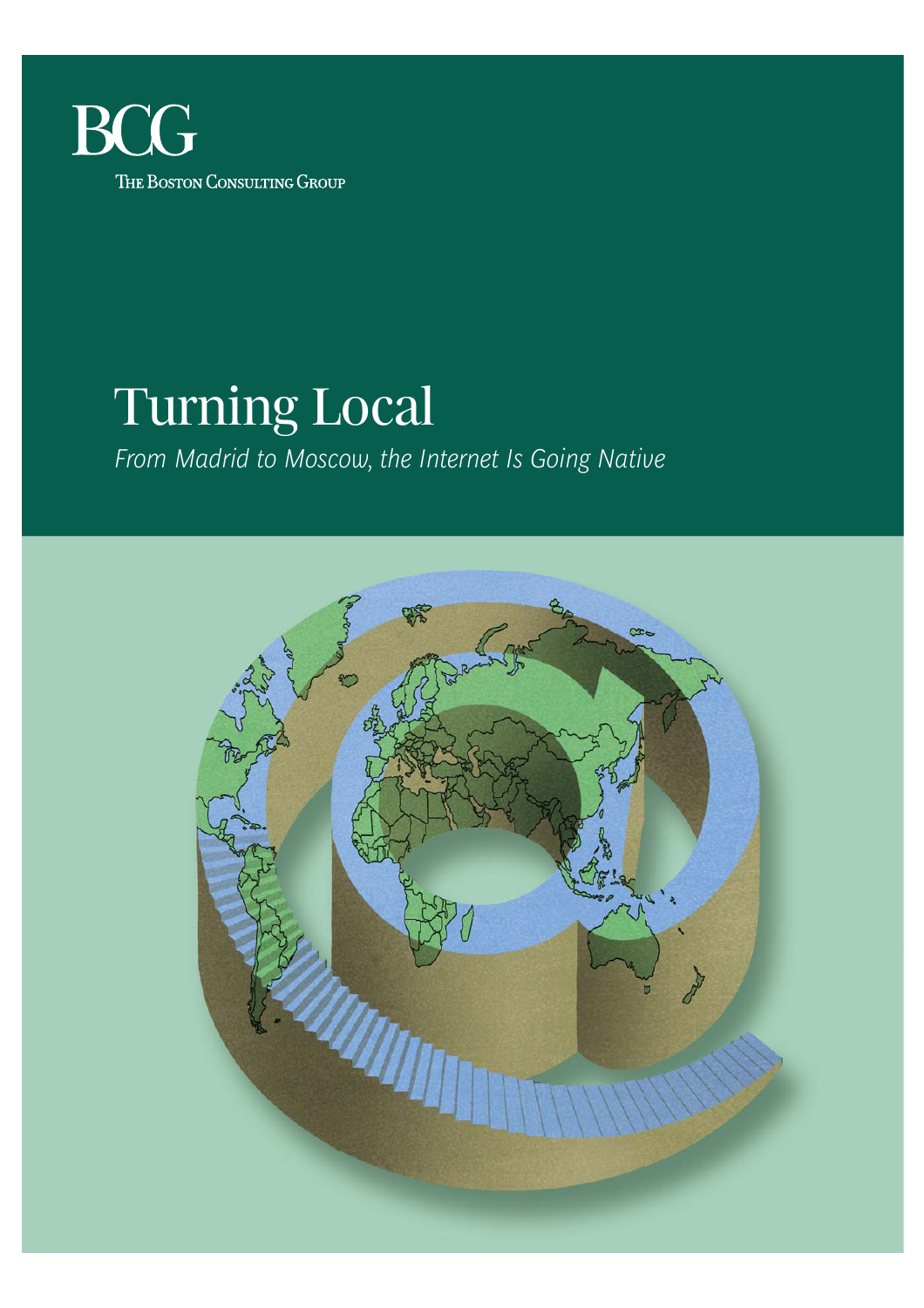The Boston Consulting Group (BCG) is a global management consulting firm and the world's leading advisor on business strategy. We partner with clients in all sectors and regions to identify their highest-value opportunities, address their most critical challenges, and transform their businesses. Our customized approach combines deep insight into the dynamics of companies and markets with close collaboration at all levels of the client organization. This ensures that our clients achieve sustainable competitive advantage, build more capable organizations, and secure lasting results. Founded in 1963, BCG is a private company with 74 offices in 42 countries. For more information, please visit www.bcg.com.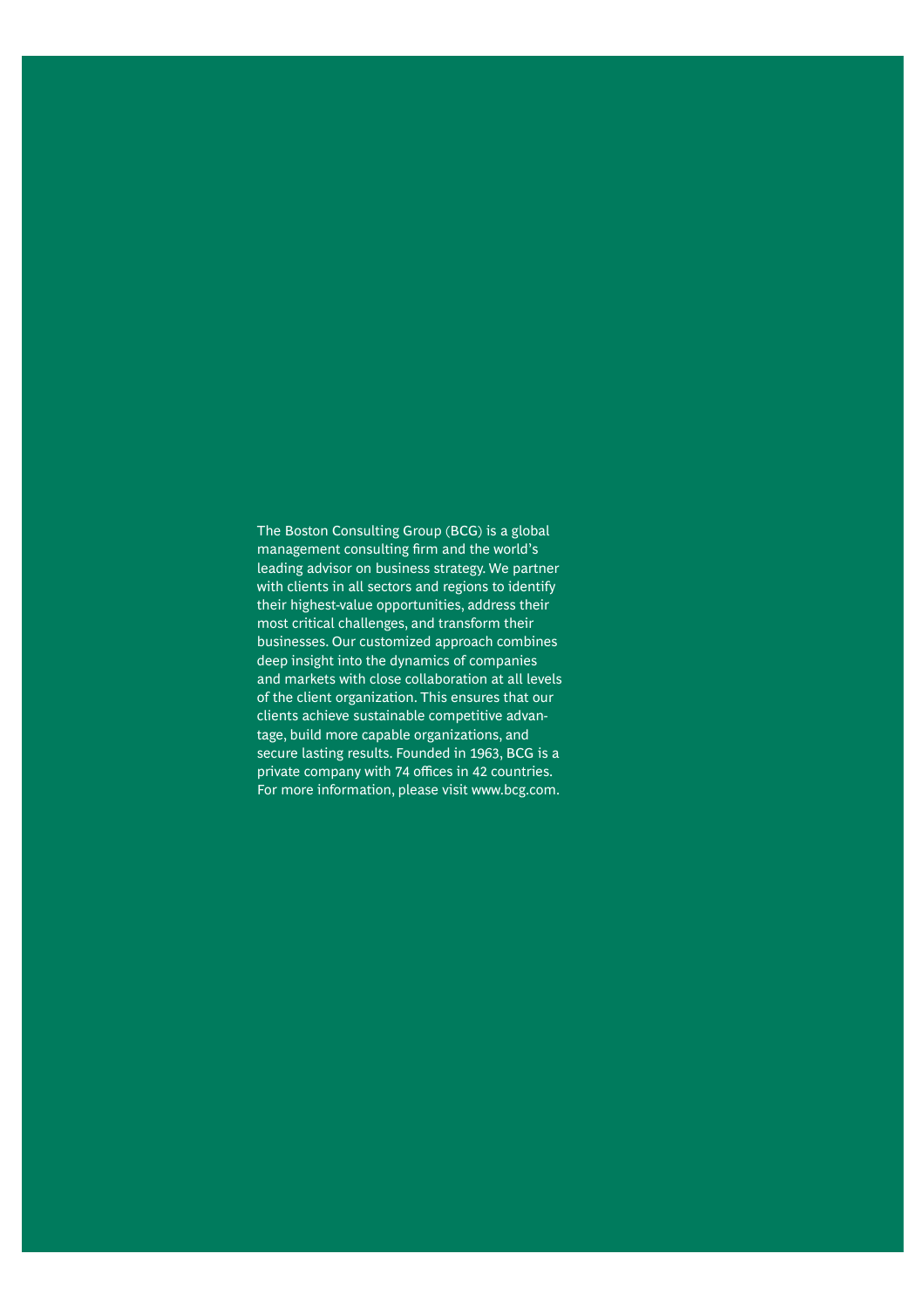

# Turning Local

*From Madrid to Moscow, the Internet Is Going Native*

**David Dean and Paul Zwillenberg**

September 2011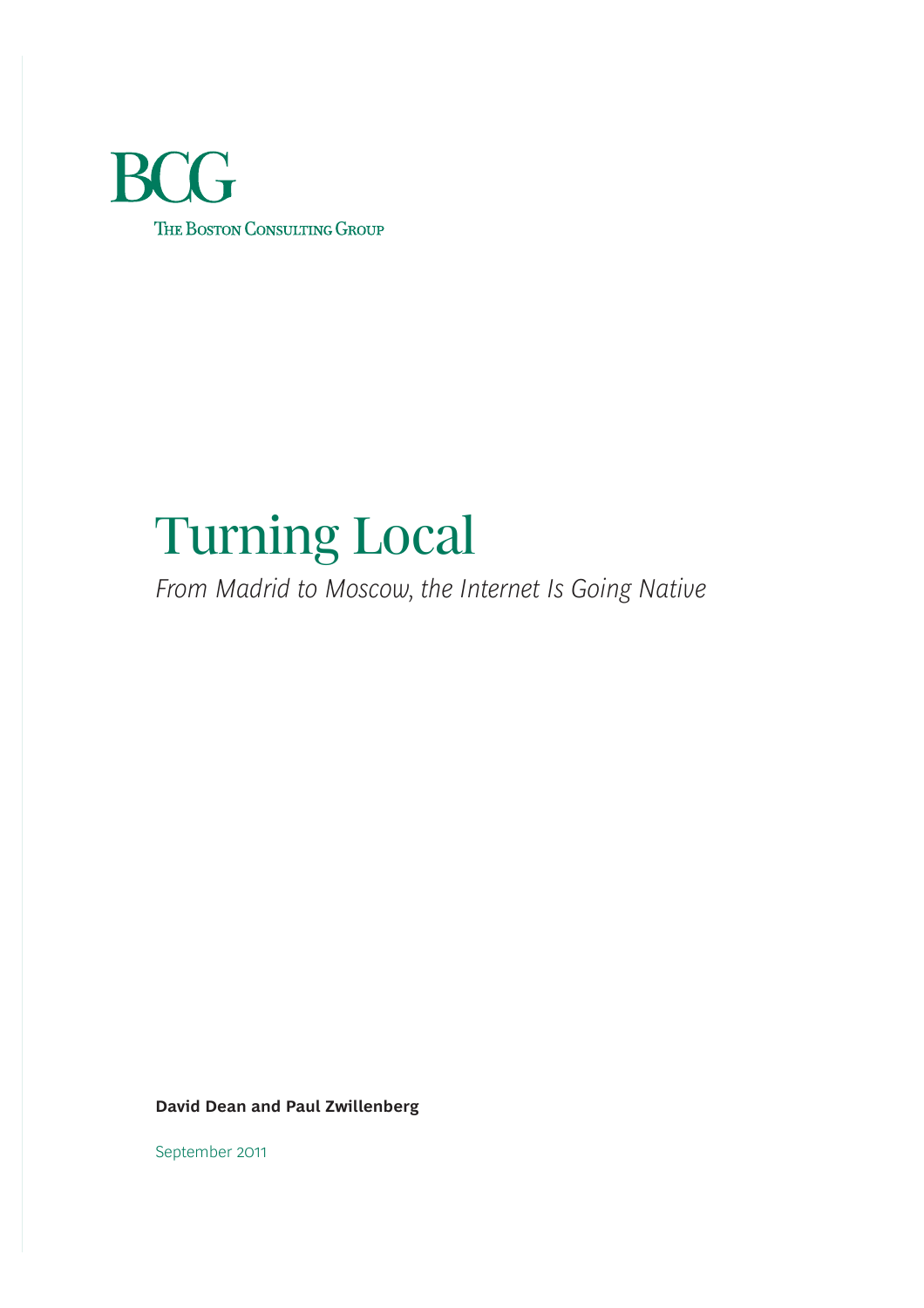# AT A GLANCE

The global Internet is not dead. It continues to spawn local offspring, acquiring flavors that spring from national heritage as well as economic, political, and social influences.

#### **BCG E-INTENSITY INDEX**

To generate a nuanced picture of Internet activity across countries, the BCG e-Intensity Index analysis compares measures of Internet infrastructure and usage.

## **FROM NATIVES TO ASPIRANTS**

Nations show varying levels of achievement in Internet infrastructure, spending, and engagement. The 50 nations under study fall into five clusters.

#### **THE ECONOMIC IMPACT OF THE INTERNET**

The Internet is contributing to the growth of both local economies and the businesses that take advantage of it—with big differences among countries.

#### **SHAPING THE FUTURE**

The rise of electricity created some industries, destroyed others, and transformed most of the rest. The Internet is doing the same. Stakeholders should be encouraging businesses, consumers, and government itself to exploit potential.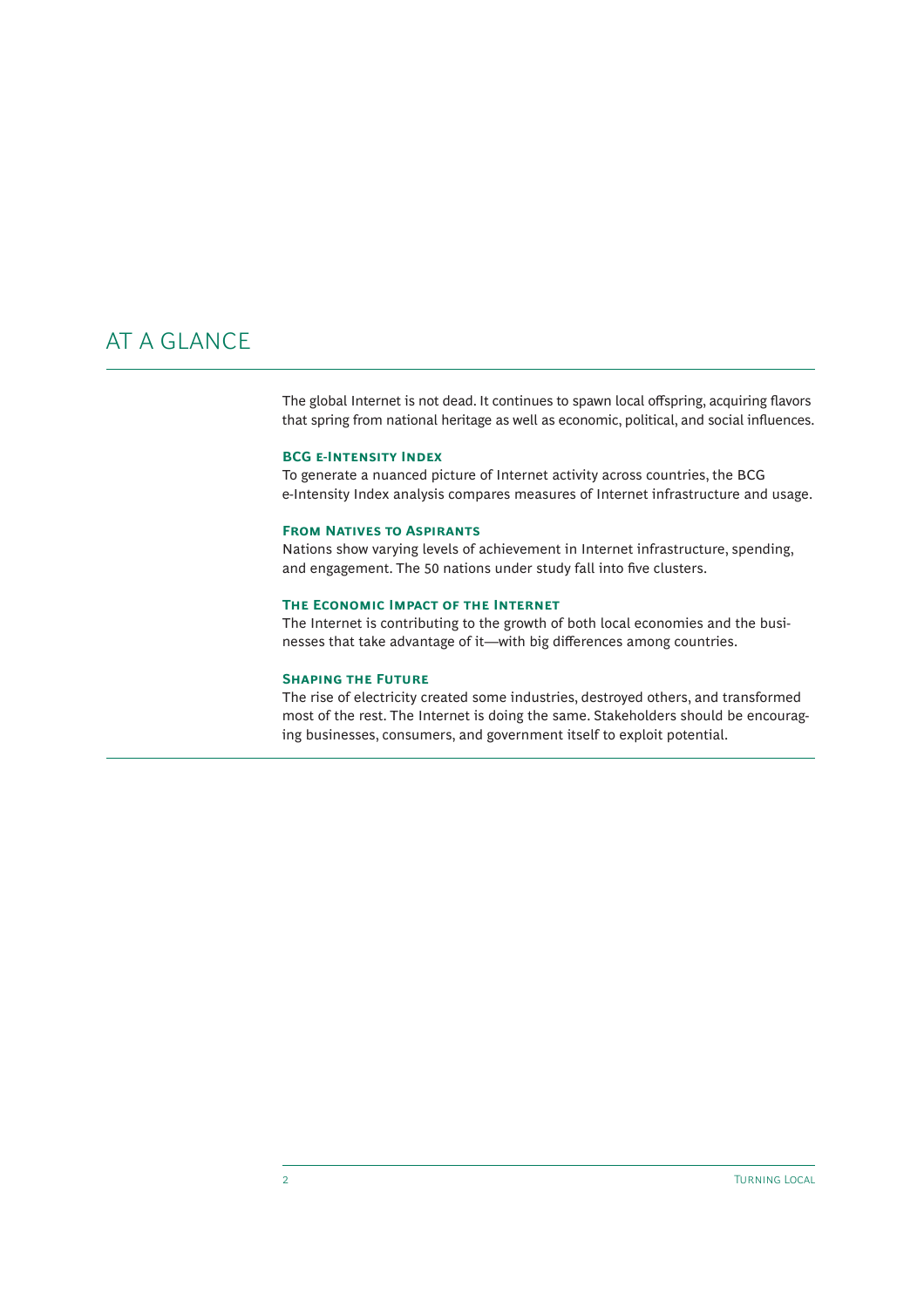THE INTERNET IS HERALDED as a global "network of networks," but it is increasingly acquiring a local character that springs from national heritage as well as economic, political, and social influences. It has helped to digitally knit the world closer together but has also spawned many local offspring.

In some countries, such as the U.K., consumers have become avid online shoppers, but this has not happened in the Netherlands, even though the fixed-broadband infrastructure is much stronger there. The reason lies largely in the physical world: the Dutch are light credit-card users. Hong Kong, which also has a strong Internet infrastructure, has relatively weak business-to-consumer activity. Traditional merchants in this densely populated "shoppers' paradise" have an easier time holding onto nearby customers. But strong business-to-business Internet activity exists. Pioneering trading companies such as Li & Fung Limited, a global supply-chain manager, have leveraged the strong Internet infrastructure to become global giants, relying on the Internet to enable efficient and cost-effective information flows among trading partners. In Indonesia, mobile Internet usage is skyrocketing as consumers bypass fixed-broadband Internet access and jump to mobile services. The same is true in India, where, for many customers, their first bank account could well be a mobile one.

Although Facebook has had remarkable success in Western Europe, it faces stiff local competition in China, Brazil, and Russia from firms such as Renren, Orkut, and VKontakte, respectively. Likewise, Amazon.com and Google have strong local competitors in countries such as Japan and Russia.

These developments are less about Balkanization than localization—and, in some cases, the population's fluency in English and national aspirations. Google has a larger market share in India, for example, than in China or Russia.

English's sway online, however, is in decline. Within five years, Chinese could become the most popular language on the Internet. Arabic, during the past ten years, has been the fastest-spreading language. The dwindling influence of English and the rapid growth of real-time language translation will further encourage local flavors and permutations of the Internet.

It should not be surprising that the Internet is evolving differently in different places. The way in which technology and media take root has depended on each country's local characteristics. Cable television, for example, has been much more successful in the small high-density Benelux countries than in Italy, where satellite providers skimmed the best customers while cable companies were still digging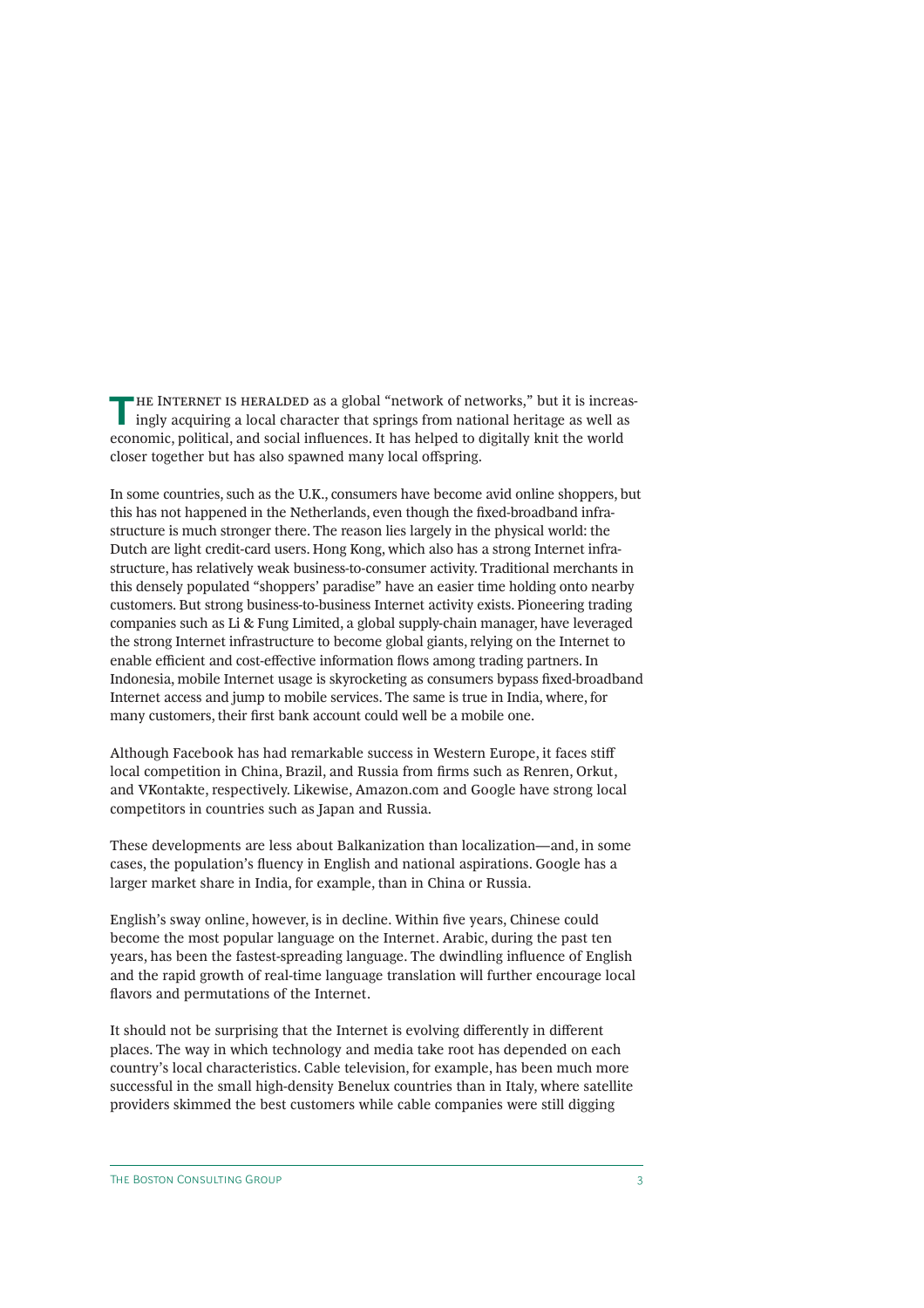ditches. In Eastern Europe, magazine publishing is a growth business because the nations there are still developing the consumer economy upon which magazines depend for advertising revenue. Not so in the U.S.

In Sweden, a nation known for its "permissive society," the Internet has spawned the Pirate Party, a political party that supports greater openness—for example, legal file sharing—and fewer intellectual-property restrictions. The party even won a seat in the European Parliament in 2009.

Likewise, as the Internet becomes increasingly enmeshed in commerce and society, its evolution is being influenced by the physical world—for instance, the rise of secure-payment mechanisms through credit cards and strong logistics infrastructure. At the same time, traditional companies that embrace digital technologies such as social networking can enhance their existing strengths. We are witnesses to a real-time blending of the real and online worlds that has nothing to do with online games, virtual reality, or other entertainment. The winners will be the companies and countries that can successfully marry bricks and clicks.

If there are differences among nations and how they are adapting to the digital era, there are also remarkable similarities, particularly when it comes to growth. Small and medium enterprises (SMEs)—the growth and job creation engines of most national economies—grow faster when they embrace the Internet.

These observations emerge from several strands of research conducted by The Boston Consulting Group. We independently analyzed the current and projected size of the Internet economy in 13 markets as part of an initiative commissioned by Google. In addition, we have conducted a similar analysis of Germany. The Internet is a large contributor to many national economies today and will help provide a signifi cant boost to future growth in those nations that foster and encourage e-commerce. Furthermore, we have conducted primary research in Brazil, Russia, India, China, and Indonesia (the BRICI nations) in order to understand the habits of new Internet users. Finally, our client work throughout the world touches on many of these themes.

The BCG e-Intensity Index, a yardstick of Internet strength and activity across nations, is the instrument that pulls these strands together.

## BCG e-Intensity Index

Stakeholders want to know how the digital economy can contribute to growth and job creation and to learn from countries that "get it." Business leaders want to learn how they can take advantage of the Internet's speed, reach, and potential to create new business models built, for example, around collaboration and scale.

To generate a more nuanced picture of the depth and reach of digital activity across countries, the BCG e-Intensity Index analysis compares different measures of Internet activity for 50 countries. These include all Organisation for Economic Co-operation and Development (OECD) members, the BRICI nations, and other noteworthy economies such as Hong Kong, Saudi Arabia, Singapore, and South Africa. It measures the three things that matter most:

The winners will be the companies and countries that can successfully marry bricks and clicks.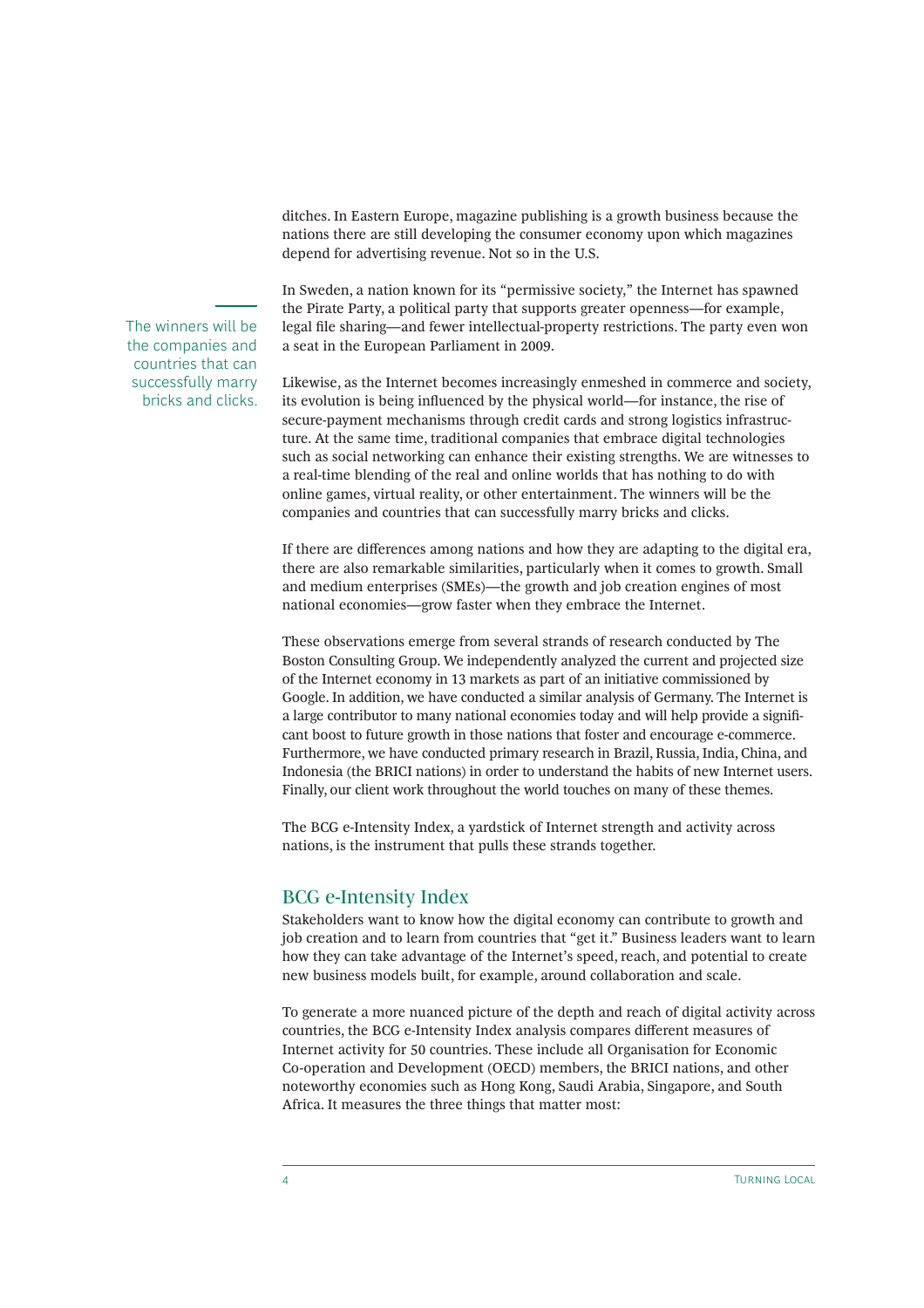- *Enablement*. How well built is the infrastructure and how available is access? (This has a weighting of 50 percent.)
- *Expenditure.* How much money is spent on online retail and online advertising? (25 percent.)
- *Engagement.* How actively are businesses, governments, and consumers embracing the Internet? (25 percent.)

BCG e-Intensity Index analysis allows us to sort countries into five categories, which are defined in the next section. (See Exhibit 1.) It captures a nation's supply of Internet infrastructure (enablement) and the demand for Internet services (expenditure and engagement), providing a clearer understanding of a nation's strengths and weaknesses than other global rankings. (See the sidebar "The Three Es Behind e-Intensity.")



## **E | BCG e-Intensity Index Highlights Internet Prowess Across Economies**

**Sources:** ComScore; Economist Intelligence Unit; Euromonitor International; Gartner; International Telecommunication Union (ITU); Magnaglobal; Ovum; Pyramid Research; Speedtest.net; United Nations; World Bank; World Economic Forum; BCG analysis. **Note:** The index is scaled so that the geometric mean is 100 for the 34 OECD member countries.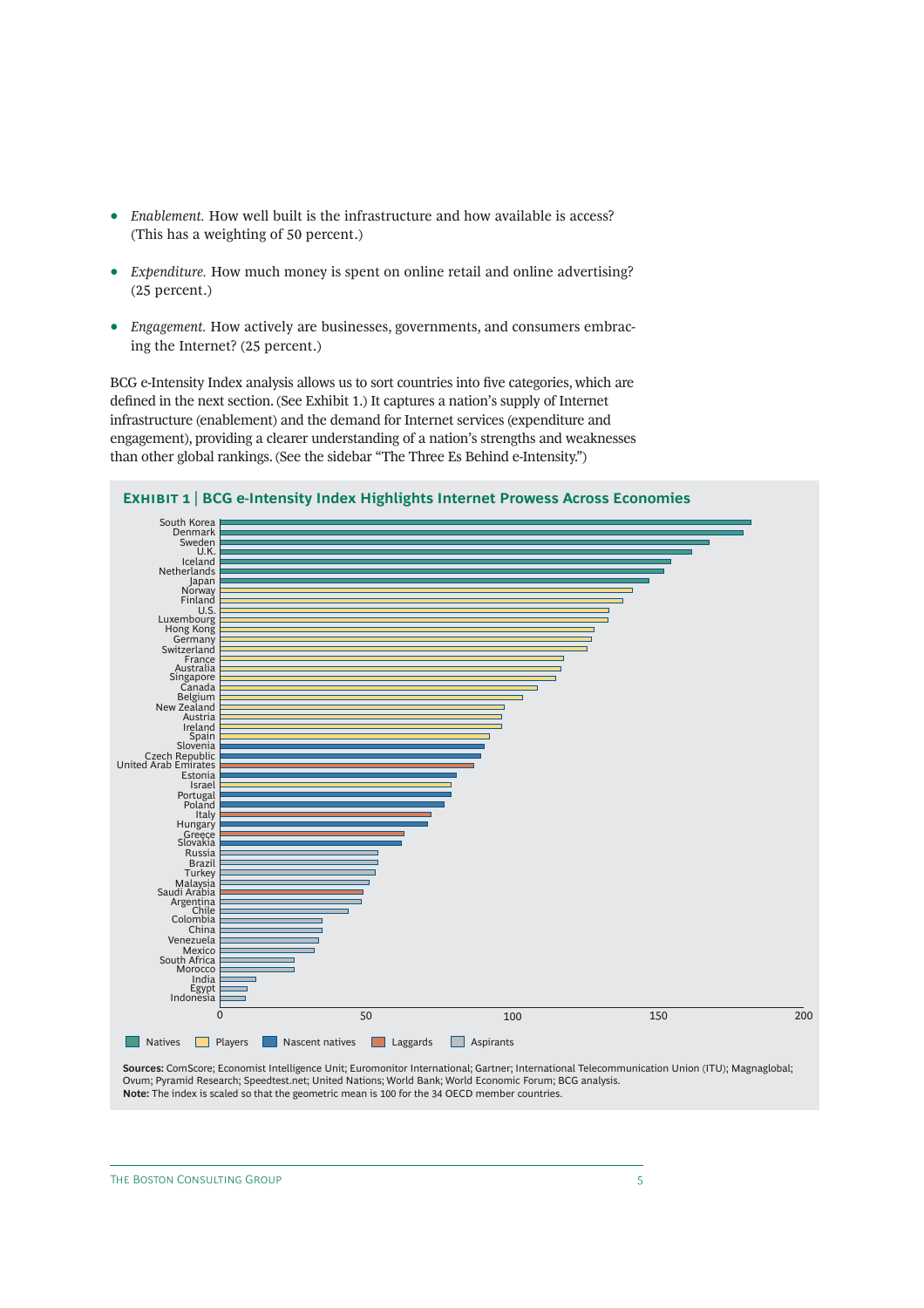# THE THREE ES BEHIND F-INTENSITY

How can nations improve their digital economies? What drives Internet engagement—or different levels of Internet spending—in one country and not another? The subindexes tell the story behind the story. (See the exhibit "BCG e-Intensity Index Stacks Up Economies in Three Ways.")

**Enablement.** Hong Kong, with the highest infrastructure score, is the most "enabled" country, followed closely by Iceland, Sweden, and South Korea. Indonesia and several other nations rank significantly higher in mobile-broadband penetration than in fixed-broadband penetration. By channeling their future investments, these nations may soon become leaders in the mobile delivery of Internet services.

**Expenditure.** Denmark leads the expenditure subindex, followed by the U.K., South Korea, and Sweden. This subindex measures the value of business-to-consumer online retail and online advertising.

U.K. retailers have been successful at selling goods such as high-end fashions, electronic goods, and expensive travel packages online. The Czech Republic ranked higher than all other Eastern European nations, as well as Austria and Ireland, reflecting the poor retail experience in physical stores.

In such developing markets, consumers are willing to research goods online, but, because of concerns about security, they are reluctant to make online purchases. We call this research online, purchase offline (ROPO). In

Russia, for example, the volume of ROPO transactions is twice that of online purchases, which are held back by complex product-return procedures and long delivery times. In more developed markets such as Denmark, Sweden, and the U.K., the ROPO-toonline ratio is less than one, demonstrating the potential explosion in e-commerce awaiting nations that create a credible online shopping, payments, and security environment.

**Engagement.** The U.S. has the highest score on the engagement subindex, which itself is a composite of three other indexes that measure the involvement of consumers, business, and government. Canada, the U.K., and South Korea follow closely behind.

Scores for business engagement somewhat track those for consumer engagement. Canada, Denmark, the Netherlands, Sweden, the U.K., and the U.S. appear in the top ten for both business and consumer engagement. In other countries, such as Belgium and Poland, business engagement lags behind consumer engagement.

It is interesting that government engagement only loosely tracks the socioeconomic status of nations, with South Korea in the lead, followed by Australia, Canada, and the U.S. At the bottom, the BRICI nations outperform those in the Middle East and North Africa.

In some developing markets, consumers are willing to research goods online, but, because of concerns about security, they are reluctant to make online purchases.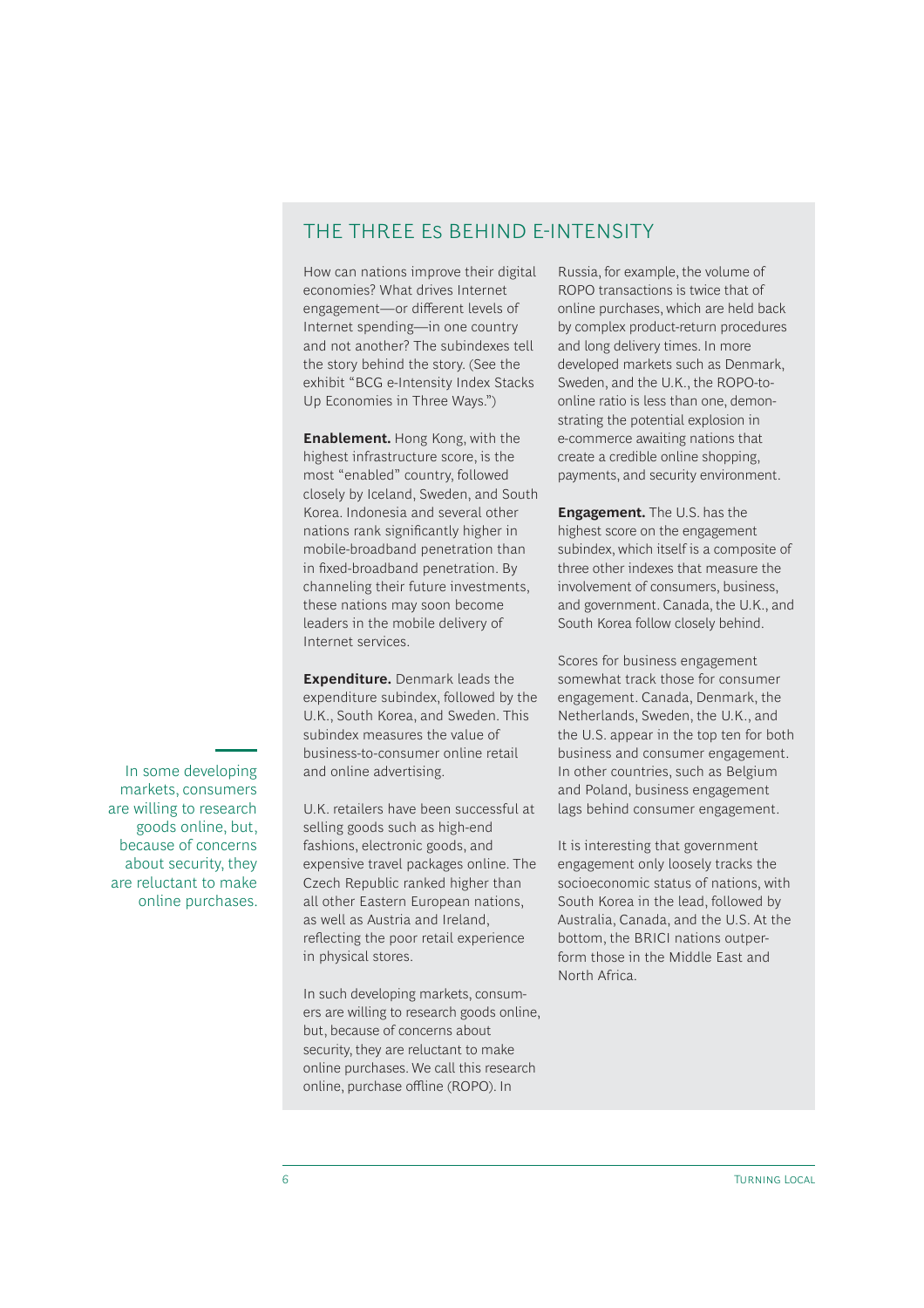

Economic Forum; BCG analysis.

**Note:** The indexes are scaled so that the geometric mean is 100 for the 34 OECD members.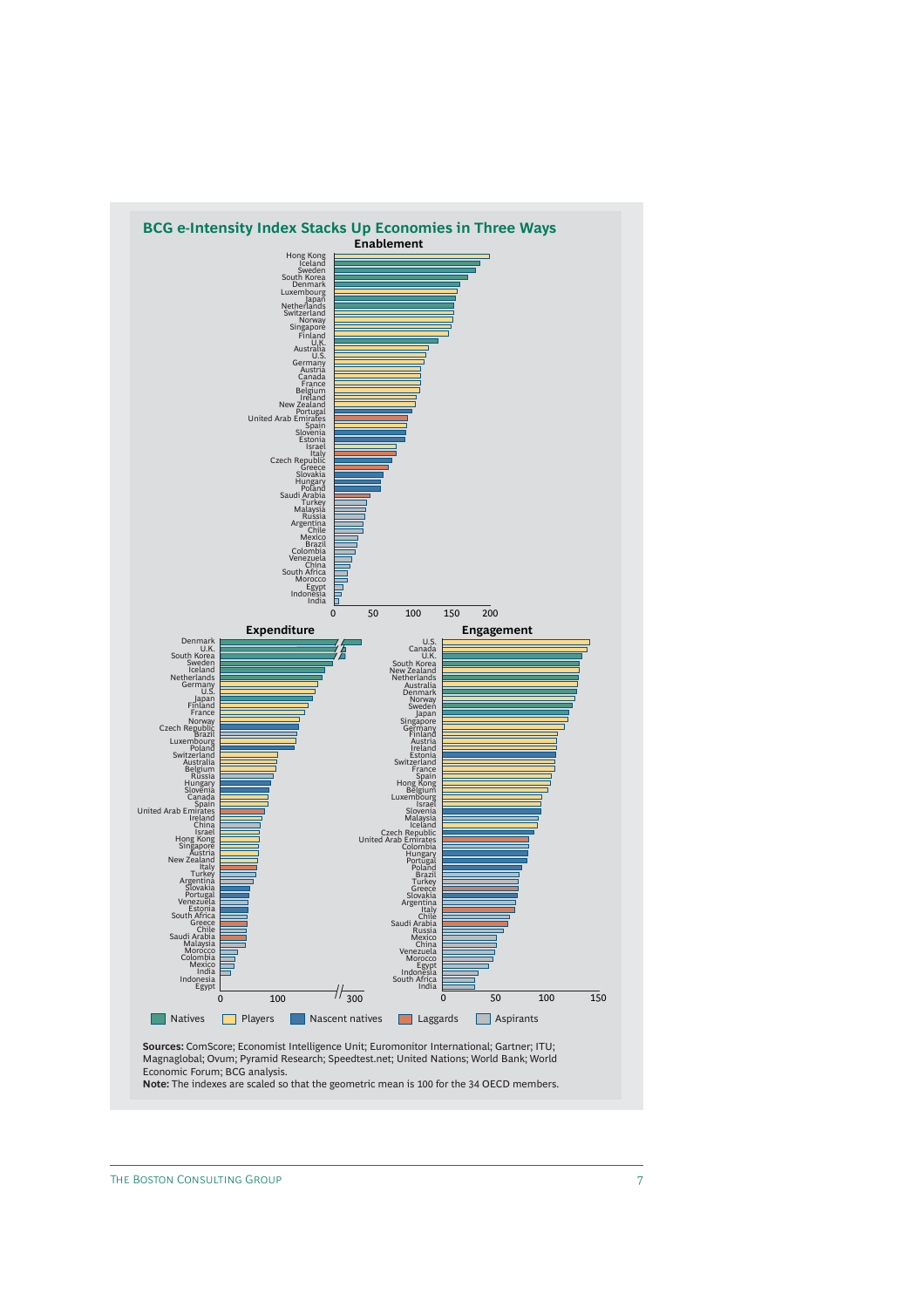## From Natives to Aspirants

We analyzed the strengths and weaknesses of the 50 nations and found that, based on the level of their digital activity, the nations break down into five clusters.

**Natives.** The seven nations that top the index are from Northern Europe and the advanced economies of Asia: Denmark, Iceland, Japan, the Netherlands, South Korea, Sweden, and the U.K. Strong infrastructure and broadband penetration help power these nations to the top of the index, but many of them have more than just better pipes. South Korea, the top-ranked nation, placed in the top four across the board: in enablement, expenditure, and engagement. Denmark, the nation with the second-highest overall ranking, scored fifth in enablement, first in expenditure, and eighth in engagement. The lesson for executives and stakeholders in developing nations and other countries that want to improve their Internet profile is clear: investments in infrastructure need to be accompanied by other strengths such as a favorable regulatory environment, strong payment systems, and consumer protections for e-commerce transactions.

**Players.** The next group is the largest, comprising 17 nations, mostly from Western Europe and rounded out by other developed economies such as Australia, Canada, Hong Kong, Singapore, and the U.S. These nations generally have what might be termed "good enough" Internet infrastructure, commerce, and civic activity.

A lack of consistency across the three Es is what keeps these nations from rising to the top. Hong Kong, for example, had the highest enablement score but fell to twelfth overall by ranking in the 20s in both expenditure and engagement. Belgium could move up in the rankings if companies and consumers embraced online shopping. Seventy-five percent of all Internet users go online nearly every day. But they are engaged more in social than in commercial pursuits. In 2010, the annual volume of online retail sales per capita was approximately \$200, one-third that of the U.K.

All the Natives significantly outperformed what is suggested by their per capita GDP. But among the Players, ten nations—Australia, Austria, Belgium, Canada, Ireland, Israel, Luxembourg, Norway, Singapore, and Switzerland—underperformed expectations (See Exhibit 2.)

The U.S.—the birthplace of the Internet—proves that nations need more than great infrastructure to do well on the index. The U.S. has only the fifteenth-highest enablement score but the top engagement score and the eighth-highest score in expenditure, giving it an overall ranking of ten.

In the future, however, weak infrastructure may start to hobble U.S. performance. Innovative services that require high bandwidth will have a hard time finding a mass-market home in the U.S. outside of high-speed corridors. Less than 40 percent of U.S. Internet connections exceed 5 megabits per second, according to Akamai's most recent *State of the Internet* report.

A large share of the U.S. population is simply priced out of the market. "The poverty problem provides a new and sobering lens for any serious analysis of the telecom and media sectors," says Craig Moffett, an analyst at research firm Sanford

The U.S.—the birthplace of the Internet—proves that nations need more than great infrastructure to do well on the index.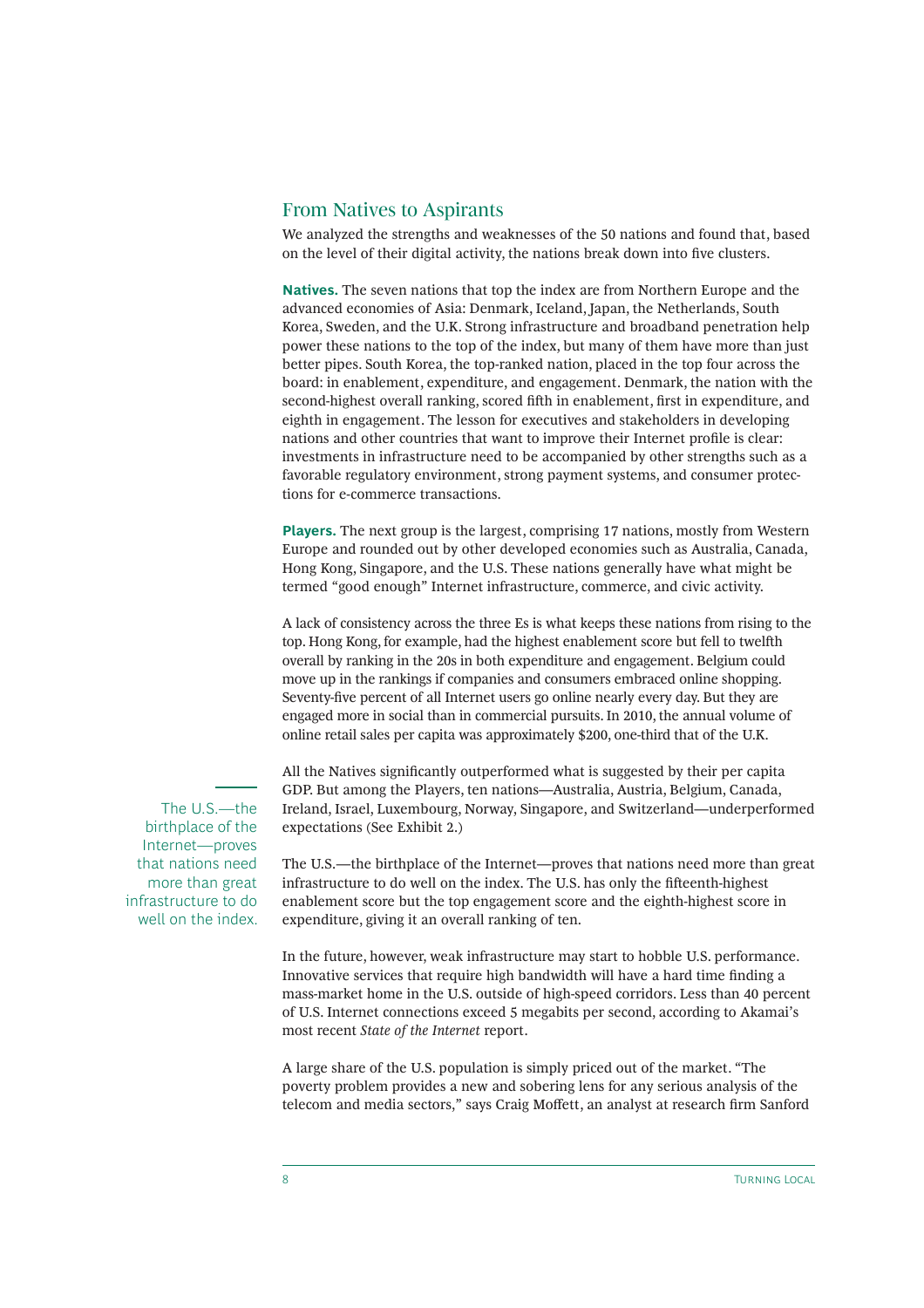

**Sources:** ComScore; Economist Intelligence Unit; Euromonitor International; Gartner; International Monetary Fund; ITU; Magnaglobal; Ovum; Pyramid Research; Speedtest.net; United Nations; World Bank; World Economic Forum; BCG analysis. **Note:**  $R^2 = 0.8109$ .

Bernstein, in *The Poverty Problem.* "At the low end, customers aren't just choosing between one provider and another. They're often choosing between these services and a third meal."

**Nascent Natives.** The third group consists of a cluster of seven nations from Southern, Central, and Eastern Europe. They generally underperform in at least one dimension. But there are also examples of leading-edge innovation within these nations, and they could advance quickly if they make the right moves.

The Czech Republic, in particular, manages to overcome a low enablement score by doing well on the expenditure index. More significantly, that nation is using the online environment to replace immature or undeveloped retail channels. Planet Retail, an analyst firm, estimates that the German and U.K. markets have 35 to 75 percent more retail space per capita and 20 to 30 percent lower relative prices in some categories.

Rather than build out retail space and the accompanying logistics systems, Czech companies are moving online. While the share of online sales varies among product categories, 17 percent of domestic appliances and 14 percent of sports equipment were bought online in 2009.

The challenge for stakeholders and companies is to understand the constraints on Internet activity and remove them. Czech consumers, for example, pay cash on delivery for nearly one-half of online sales. Their unwillingness to accept online payment will eventually constrain growth.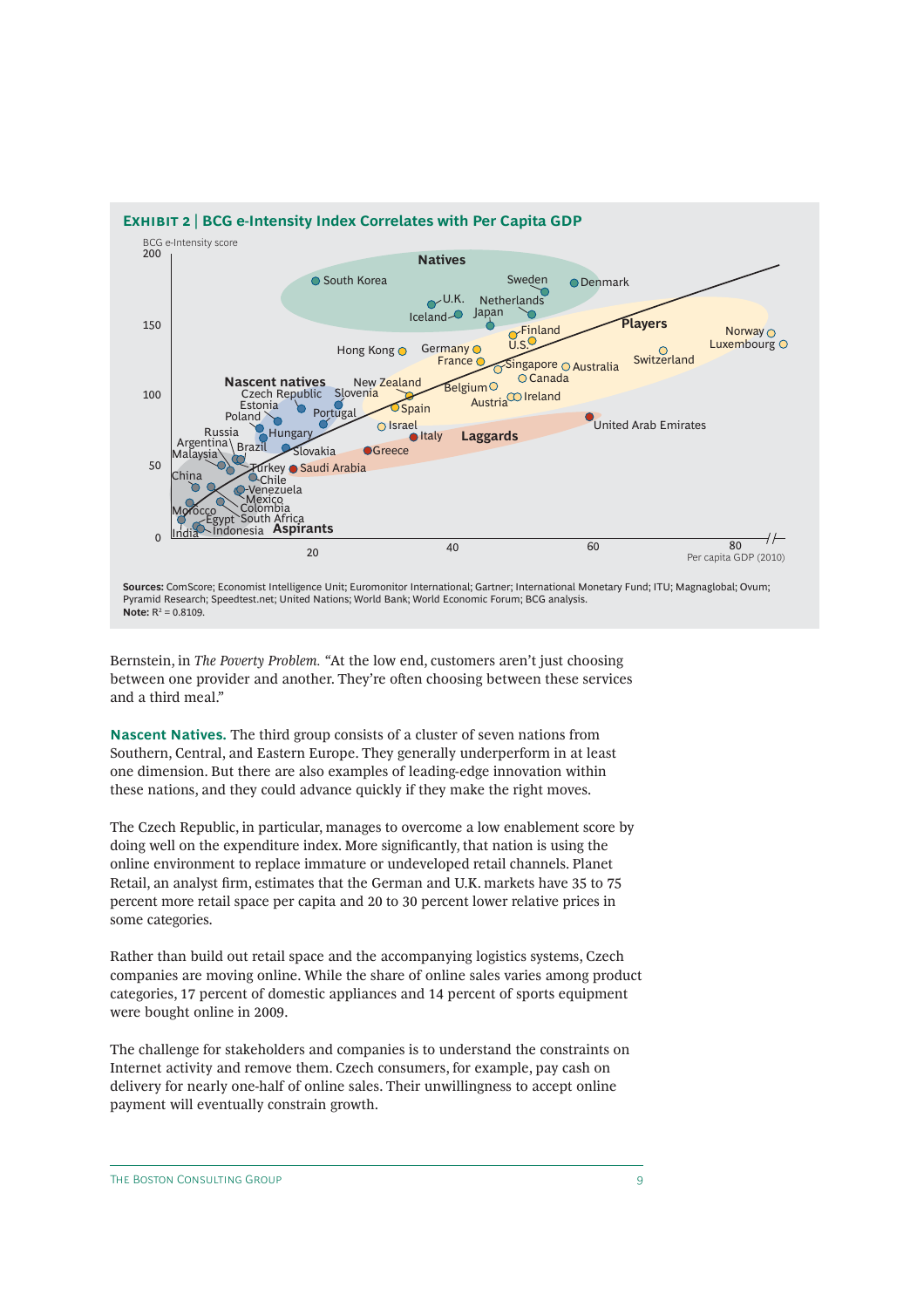**Laggards.** Four countries—Greece, Italy, Saudi Arabia, and the United Arab Emirates—should have stronger Internet profiles than they do. They all rank lower on expenditure and engagement than they do on enablement and perform worse on the BCG e-Intensity Index than predicted by their per capita GDP. These nations have the ability and potential to exploit the Internet more fully and could move quickly up in the rankings with focused effort.

The contrast between the Czech Republic and Italy—a country with higher per capita GDP and a longer history of market economics and modern retailing—is stark. Although Italy has a higher enablement score, its overall score is lower. Italian companies and consumers have not yet embraced the Internet to the same extent as their Czech peers. Traditional retailers, for example, have been reluctant to sell online: some 70 percent of online apparel sales are conducted by companies without physical stores.

On the Internet, time often moves at warp speed, and Italy may be overcoming its slow start. Online retail sales in Italy grew by 18 percent last year, according to Euromonitor International, and online advertising also grew by 18 percent—more than twice the rate in France (8 percent), according to Magnaglobal. Fashion houses such as Ermenegildo Zegna, Roberto Cavalli, and Dolce & Gabbana have started selling online in the past two years, helping to boost online sales of clothing by 43 percent from 2009 through 2010. Clothing designers are also starting to embrace YouTube; Benetton, for example, used the site in 2010 to cast 20 characters in an advertising campaign. Amazon.com and Groupon recently opened Italian sites; in Italy, 15 percent of Internet users have already become Groupon subscribers, ranking third after France (21 percent) and the U.K. (17 percent) among European nations.

By 2015, the BRICI nations, for example, will have more than 1.2 billion Internet users, more than three times the total in Japan and the U.S. combined.

Greece has many things to do these days to get its economic house in order, and the Internet should definitely be part of the nation's medium-term plans to rebuild its economy. Despite being less prosperous, most Eastern European nations and Portugal all have stronger Internet performance.

**Aspirants.** The final group of 15 nations consists of developing economies that trail far behind on several key dimensions. Most of these countries are physically large. On average, the quality and reach of their infrastructure are inadequate, and broadband penetration, online spending, and usage rates are low. But averages belie the fact that many of these nations are truly on the move. Indeed, in some of their metropolitan areas, the Internet experience is virtually indistinguishable from that in London, New York, or Tokyo.

By 2015, the BRICI nations, for example, will have more than 1.2 billion Internet users, more than three times the total in Japan and the U.S. combined. Internet penetration is surging in most of the BRICI countries, with projected annual growth rates ranging from 9 to 20 percent from 2009 through 2015. In China, the average Internet user spent 2.67 hours per day online in 2009, more than the average U.S. user (2.27 hours) and close to the mark of the average user in well-connected Japan (2.87 hours). The number of Internet users in China is projected to grow from 384 million in 2009 to 650 million in 2015.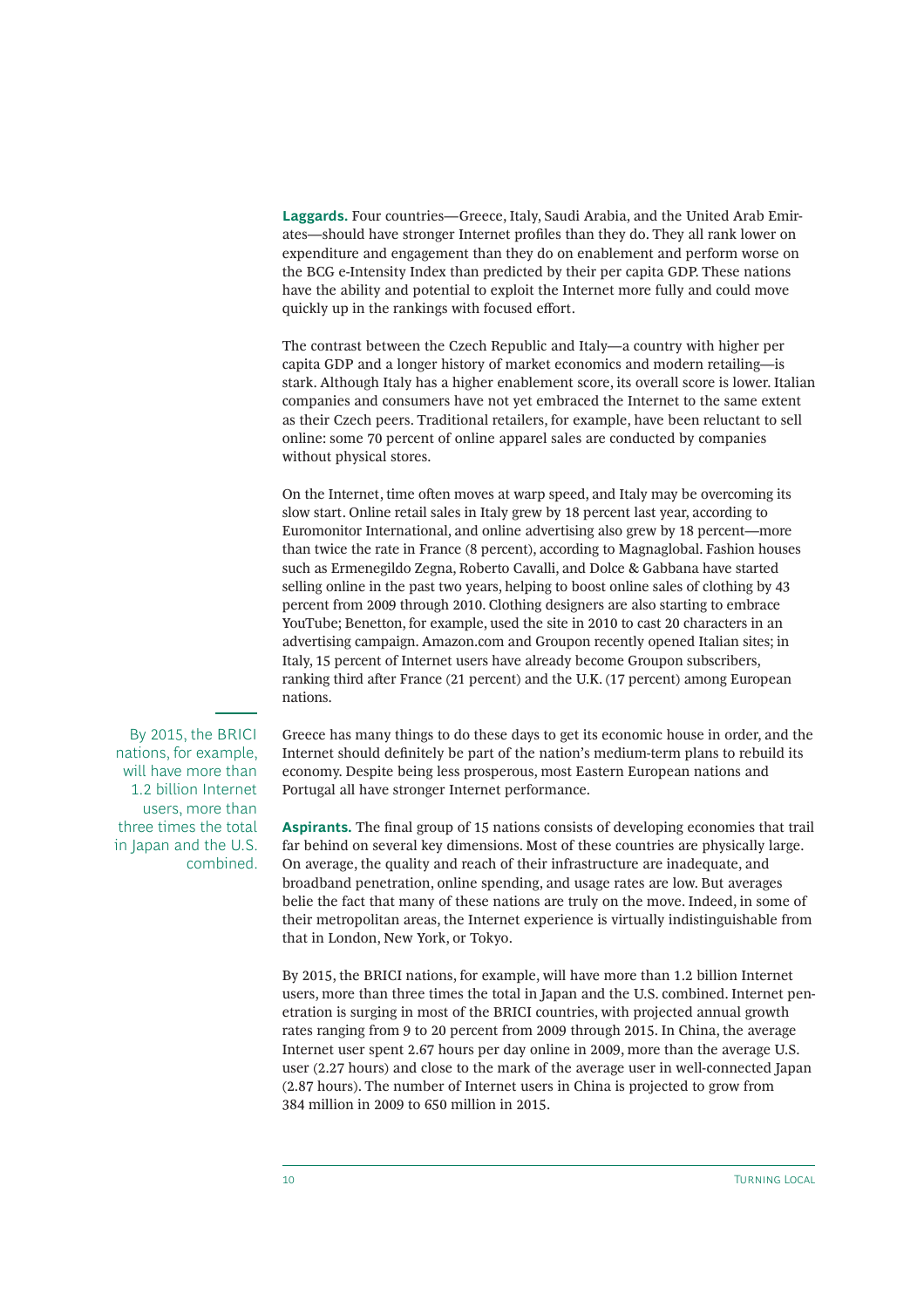Furthermore, the level of experimentation and innovation is especially high in these countries. In India, Internet-enabled mobile services are meeting people's agricultural, health, and educational needs. Nearly half of China's digital consumers use their mobile phones for multimedia messaging, photos, and streaming or downloading music. Nearly 40 percent of China's users play games on their mobile phones, and around one-quarter use mobile video, Internet, and news services. Brazil is a hub of online commercial activity, ranking in the top half for business engagement.

In Turkey, "private shopping"—a form of online retail—has recently taken off, suggesting that the nation is playing catch-up with other European nations that sped ahead early. An online retailer such as Markafoni, the market leader, offers members heavy discounts on selected merchandise for specified periods of time. Markafoni's competitor, Trendyol, is experimenting with social marketing, which is more common in the advanced Internet economies. Trendyol, for example, developed an online competition in which users were asked to submit fashion shots of themselves. The winner, whose photo was featured in *Vogue Turkey,* was awarded a cash prize.

In Egypt, of course, the Internet helped engender and amplify the Arab Spring uprising. Otherwise, however, adoption has proceeded slowly. Online shopping is still nascent, with consumers still unfamiliar with e-commerce and wary about online security.

To be sure, these countries have a long way to go before their Internet activity and economies catch up with those of developed nations. But, increasingly, they are doing it their own way rather than simply importing the services of U.S. Internet giants.

In China and Russia, in particular, developments largely resemble the early days of the Internet in the U.S., with vast experimentation, innovation, and imitation. By contrast, Internet activity in many parts of Western Europe has been more a matter of paving over wagon trails—digitizing traditional businesses rather than creating new ones.

Eight of China's ten most popular sites are local. Local companies have succeeded by tailoring their offerings to Chinese preferences. They have deep understanding of the consumer population, localized product offerings, and the ability to work flexibly with Chinese regulators. The top ten sites include search engine, news portal, Web video, business-to-business e-commerce, and instant-messaging sites.

Companies such as Tencent and Alibaba.com have come to dominate the market. Now among the largest digital companies in the world, they have global ambitions. Alibaba.com has 65 million registered users in more than 240 countries and regions, and Tencent—a provider of the instant-messaging platform QQ, online games, and social networking—recently invested in Digital Sky Technologies, a Russian company with significant stakes in Facebook and other global online platforms.

In Russia, also, local companies are leading the way. Yandex is the largest searchengine company and Ozon.ru, the largest online store. Ozon.ru has more than 4.8 million users and is adding 90,000 new users each month. The company generated around \$140 million in revenues in 2010. Customers can choose from 18 methods of payment and 14 methods of delivery.

Internet activity in many parts of Western Europe has been more a matter of paving over wagon trails—digitizing traditional businesses rather than creating new ones.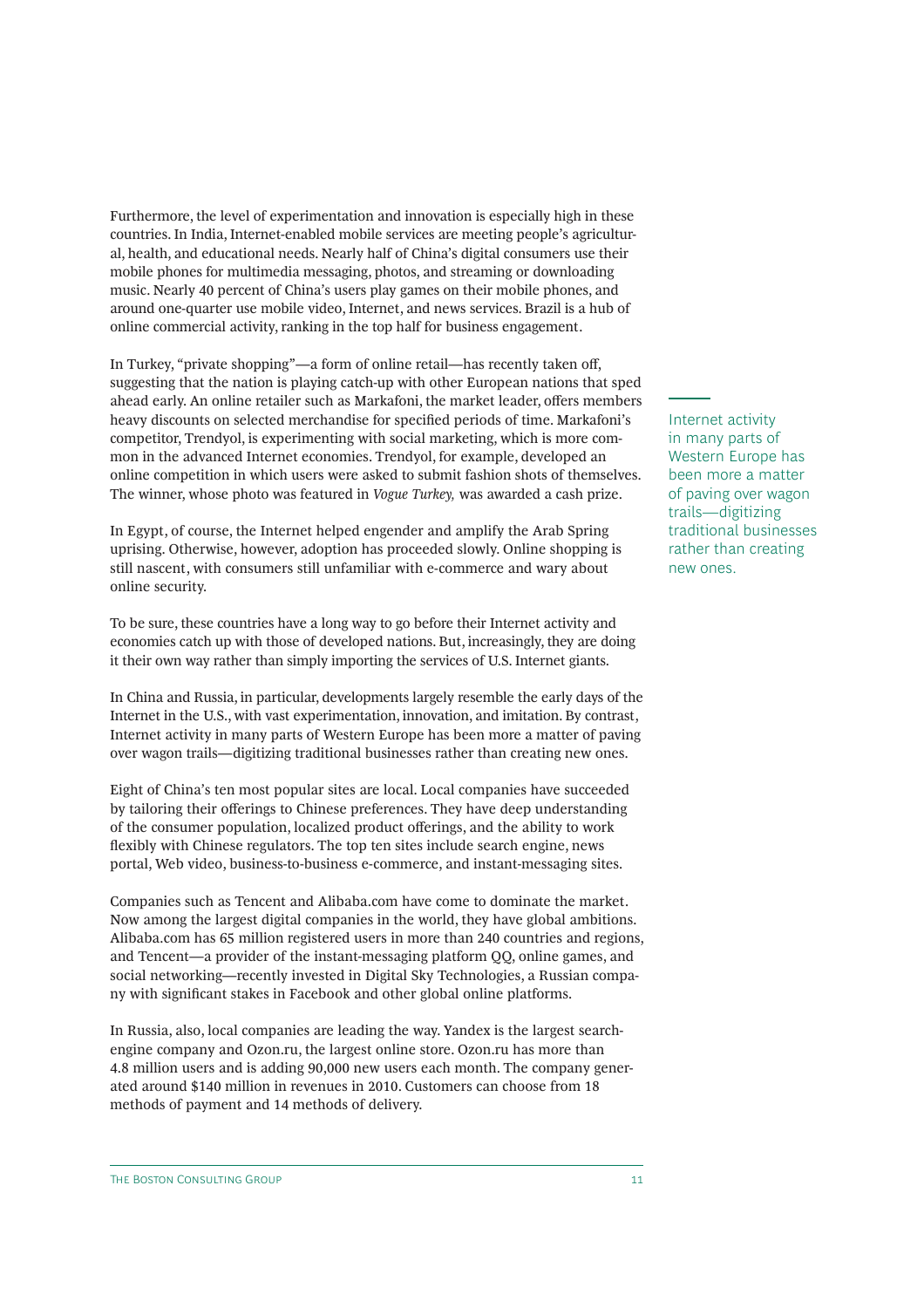Ozon.ru is using the Internet to improve the customer's shopping experience, creating a highly visual and informative portal. Along with features that imitate the offline shopping experience, such as high-quality photos and turn-the-page capabilities, the company also offers Internet-exclusive options such as personal recommendations and customer reviews.

KupiVip.ru was the first retailer to provide Russian customers with easy access to special offers and promotions for different brands. Every day, the shopping club's 4 million subscribers in Russia and Belarus receive 17 promotions featuring reductions as high as 70 percent off original prices.

## The Economic Impact of the Internet

The size and nature of the Internet economy provides another lens through which it is possible to explore capabilities and online activities. Below we look briefly at the macroeconomics (the size of the Internet economy) and microeconomics (the ability of the Internet to enable and strengthen SMEs).

**GDP and Macroeconomics.** BCG analyzed and determined the size of the Internet economy in 12 European countries, Egypt, and Hong Kong. In these countries, the Internet economy ranges from 7.2 percent of GDP in the U.K. to 1.2 percent in Turkey. The size of the Internet economy in each of these countries roughly tracks the country's performance on the BCG e-Intensity Index. (See Exhibit 3.) In the



**The Internet economy as a percentage of GDP in 2009**

**E | The Internet Makes Up the Largest Share of U.K. and Nordic Economies**

**Sources:** The sources include Danish Ministry of Science; Datamonitor; DIBS Payment Services; Economist Intelligence Unit; European Information Technology Observatory; Eurostat; Gartner; IAB Europe/Google Consumer Commerce Barometer survey; International Data Corporation; OECD; Ovum; Post-och telestyrelsen (PTS); SIFO; Statistics Denmark; Statistiska centralbyrån; Svenska Distanshandel; Sveriges Officiella Statistik; Technology and Innovation; Tieto; TNS; World Internet Institute; BCG analysis.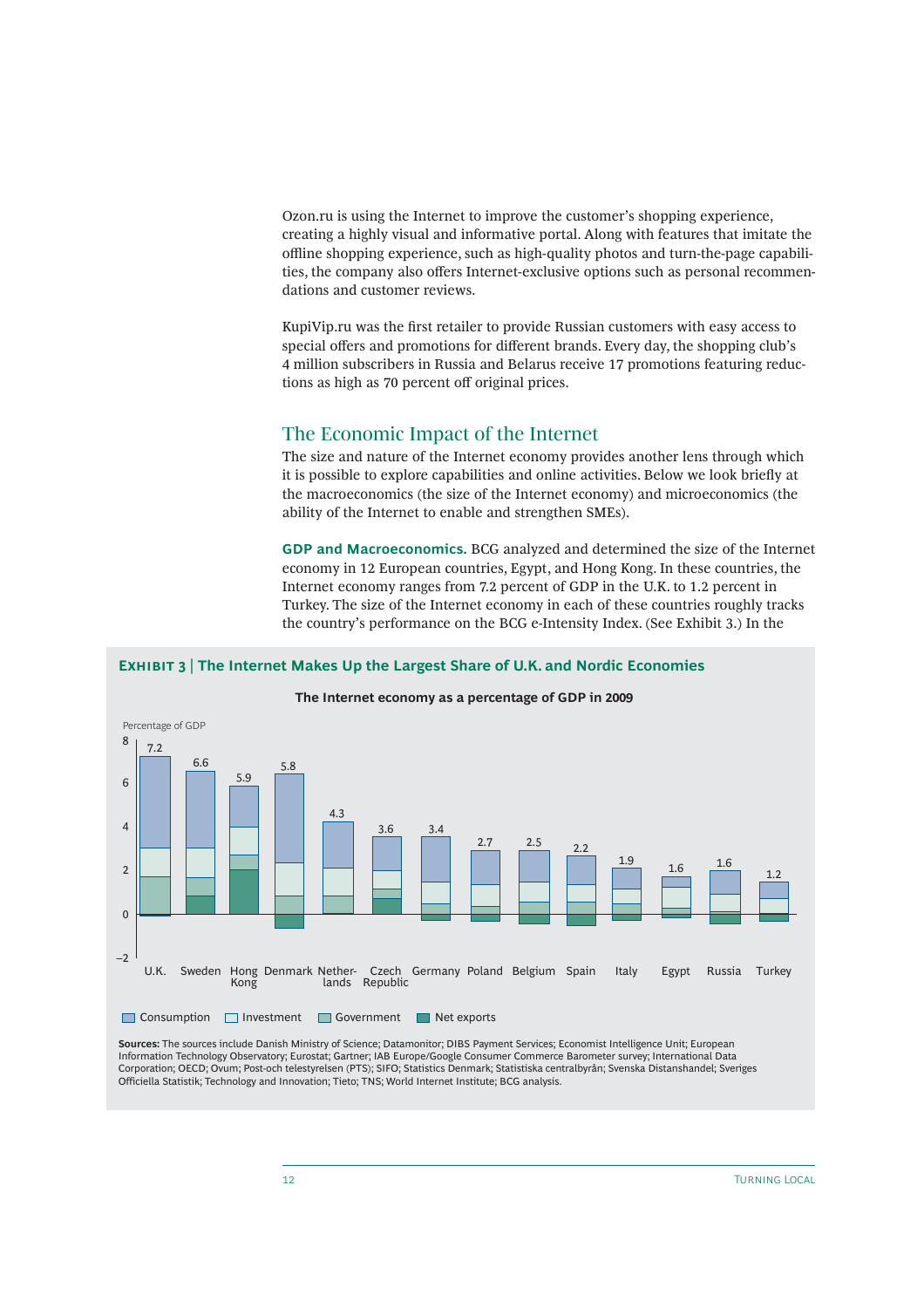future, the Internet will also be a major contributor to performance, providing a large share of growth in nations struggling to find economic traction.

The Czech Republic and Hong Kong, both net exporters of Internet-related equipment, have larger Internet economies—measured as a percentage of GDP—than the BCG e-Intensity Index analysis would suggest. (See the sidebar "Calculating the Size of the Internet Economy.")

## CALCULATING THE SIZE OF THE INTERNET ECONOMY

Our analysis of GDP is based on the expenditure method, which looks at four types of outlays:

**Consumption.** Goods and services bought by households over the Internet and consumer spending on accessing the Internet—both payments to Internet service providers and the cost of the relevant portions of devices

**Investment.** Telecom companies' capital investment related to the

Internet and Internet-related private investments in information and communications technology (ICT)

**Government Spending.** Internetrelated public ICT spending

**Net Exports.** Exports of online goods and services and Internetrelated ICT equipment, less comparable imports

In most markets, consumption makes up the largest share of the Internet economy. In around two-thirds of markets such as Denmark, the Netherlands and Sweden, corporate investment was responsible for 60 to 70 percent of investments, while in less developed countries, this percentage was larger—up to around 90 percent in Russia. Telecom operators in countries with less developed infrastructure, especially Egypt and Turkey, are investing heavily in Internet-related technology—largely 3G and 4G mobile networks that facilitate access to Internet services. These investments could pay dividends down the road by providing infrastructure that will enable e-commerce and other Internet activities to flourish.

To get an idea of the future size and contribution of the Internet economy, we made several projections about its size in 2015. The most important projections were broadband adoption and consumers' enthusiasm for online shopping, both of which drive consumption. Looking forward, we tried to be conservative. Still, several underlying trends—and the response of governments, businesses, and consumers—will be strong and unpredictable influences on growth and value. (See Exhibit 4.)

The three nations with the smallest Internet economies, in relative terms, Egypt, Russia, and Turkey, have the fastest projected growth rates. Online retail sales account for most of this growth. Although these nations are starting from a smaller base—thus amplifying future gains—their progress is nonetheless encouraging.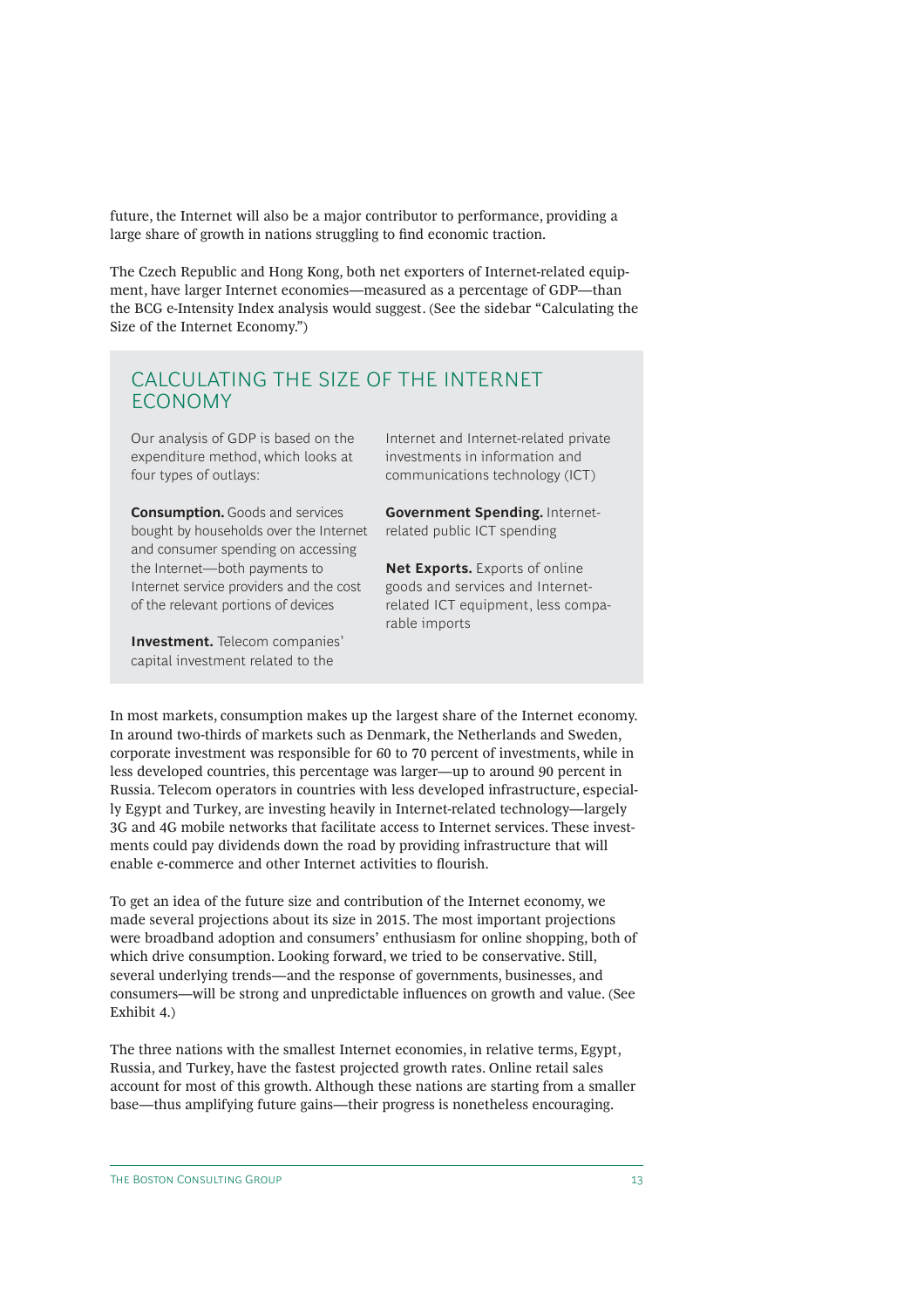

## **EXHIBIT 4 | Internet Newcomers Are Likely to Grow Fastest**

**Sources:** The sources include Danish Ministry of Science; Datamonitor; DIBS Payment Services; Economist Intelligence Unit; European Information Technology Observatory; Eurostat; Gartner; IAB Europe/Google Consumer Commerce Barometer survey; International Data Corporation; OECD; Ovum; PTS; SIFO; Statistics Denmark; Statistiska centralbyrån; Svenska Distanshandel; Sveriges Officiella Statistik; Technology and Innovation; Tieto; TNS; World Internet Institute; BCG analysis.

**Note:** Growth is quoted in nominal terms. For comparative purposes, the figures for Egypt, Russia, and Turkey have been adjusted to an average inflation rate of 2 percent, as seen in the other countries.

> With many nations still struggling with the aftershocks of the Great Recession, the Internet can meaningfully contribute to GDP growth. The higher the nation's current score, the larger the likely contribution will be.

In the top-ranking nations on the BCG e-Intensity Index—for example, Denmark, the Netherlands, and the U.K.—the Internet is likely to contribute as much as 15 to 20 percent to GDP growth from 2009 through 2015. In countries in the next tier for example, Germany and Hong Kong—it will contribute around 10 percent to GDP growth. Among Aspirants such as Russia and Turkey, the Internet is expected to contribute less than 5 percent to overall GDP growth.

These, of course, are just projections. Nations can shape their own economic destinies, with the Internet serving as a powerful tool for those that operate with foresight and conviction.

Among the countries with more developed Internet economies, the U.K. will become a net exporter of Internet goods and services, powered by strong online retail sales to other nations. The Czech Republic and the Netherlands are likely to benefit from the acceptance of online payment mechanisms and greater online selections of goods and services.

The Internet's contribution to the job market is a subject for debate. Its true value is difficult to calculate. However in the U.K., for example, companies that power the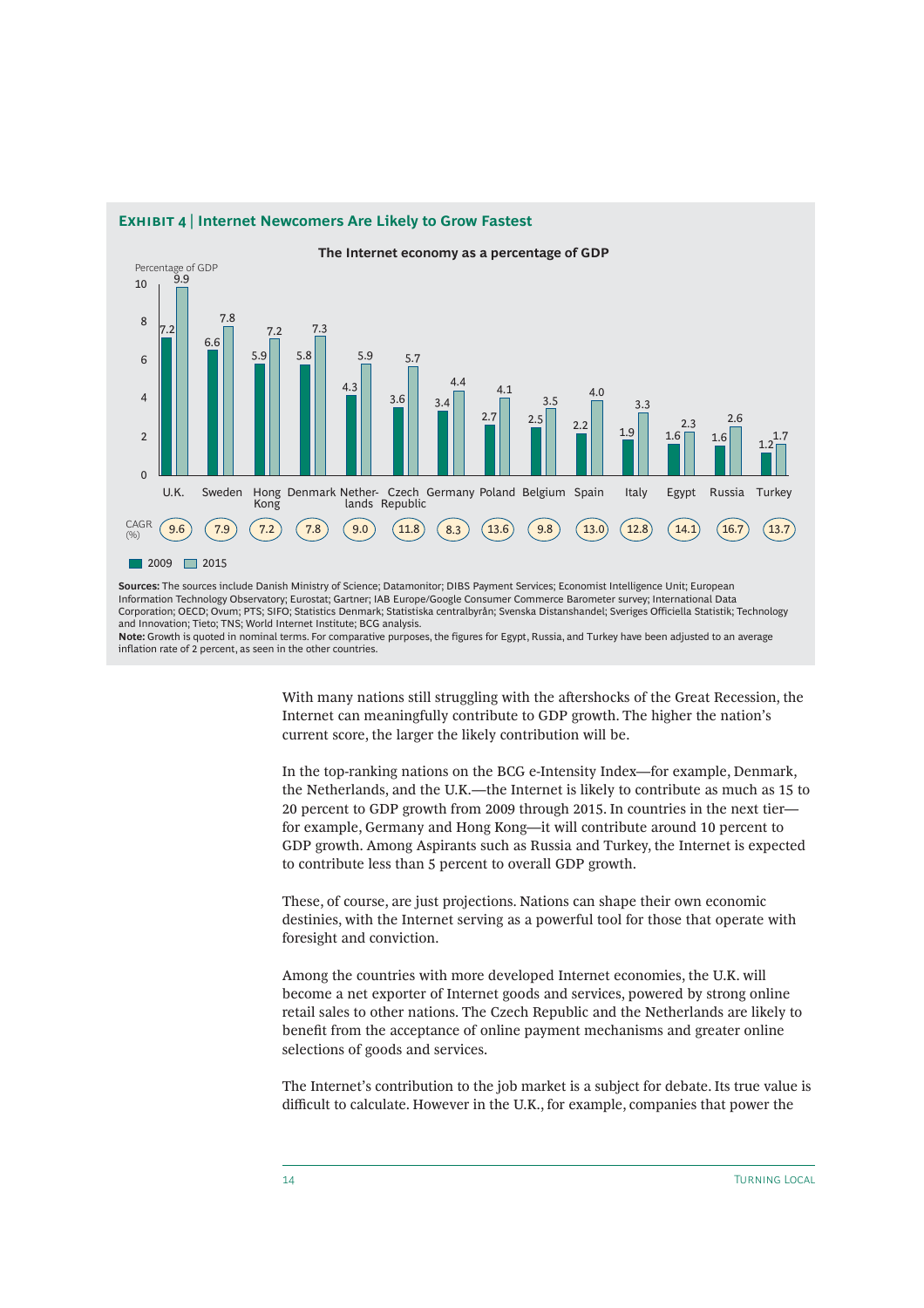Internet—including telcos, IT companies, and software houses—employ about 250,000 people. In Russia, such companies employ about 130,000. The true number of Internet-related jobs is far larger, including Internet positions at traditional companies not captured by the economic radar, as well as positions at logistics, delivery, and fulfillment houses, for example, that owe their creation to the Internet.

**SMEs and Microeconomics.** Historically, SMEs have been the hidden job-creation and growth engines of many national economies. Now they are also aggressively exploiting the Internet to take advantage of its ability to allow companies to expand geographically and collaborate with customers. The Internet helps level the playing field, giving SMEs access to larger markets through cost-effective online advertising and tools once available only to large companies.

In order to understand the Internet activities of SMEs, BCG surveyed around 9,000 of them. We divided the survey respondents into three groups: "high-Web" businesses market or sell goods or services online, "low-Web" businesses have a website or social-networking site, and "no-Web" businesses do not have a website.

The key overall finding: the Internet is paying dividends for SMEs that take advantage of it. In the U.K., overall sales of high-Web businesses grew by 4.1 percent annually from 2007 through 2010—about seven times faster than the overall sales of low- and no-Web businesses. In Hong Kong, 79 percent of high-Web businesses reported higher sales over the past five years, compared with 63 percent of no-Web businesses. In Russia, sales of high-Web businesses increased over the past three years, while sales of low- and no-Web businesses decreased.

## Shaping the Future

From Boston to Beijing, from Madrid to Moscow, the Internet is reshaping economies and lives. The Internet is still very young, and in order for it to reach its full potential, several factors will need to come into play.

**Better Broadband Infrastructure.** Advanced Internet services, such as high-quality video and mobile data services, need to run on a rock-solid infrastructure. The popularity of the iPhone and other smartphones, for example, has already taxed the capacity of mobile carriers in many markets. The ability of carriers to create additional capacity—and to set adequate prices—is critical to long-term growth in the Internet economy. Carriers will also need to make tough choices about the share of investments they devote to fixed rather than mobile technologies. Although businesses will depend on fixed infrastructure, the consumer experience will increasingly be a mobile one.

**More Digital Inhabitants.** In every country, there is a significant minority of adults who do not use the Internet, forfeiting its benefits. In the U.K., 1 in 5 adults—about 9 million—has never been online.

Universal access and adoption of the Internet are laudable goals and would provide a tremendous boon to national economies as well as new Internet users, who would benefit from better information, lower prices, and a greater range of enterThe ability of carriers to create additional capacity—and to set adequate prices—is critical to long-term growth in the Internet economy.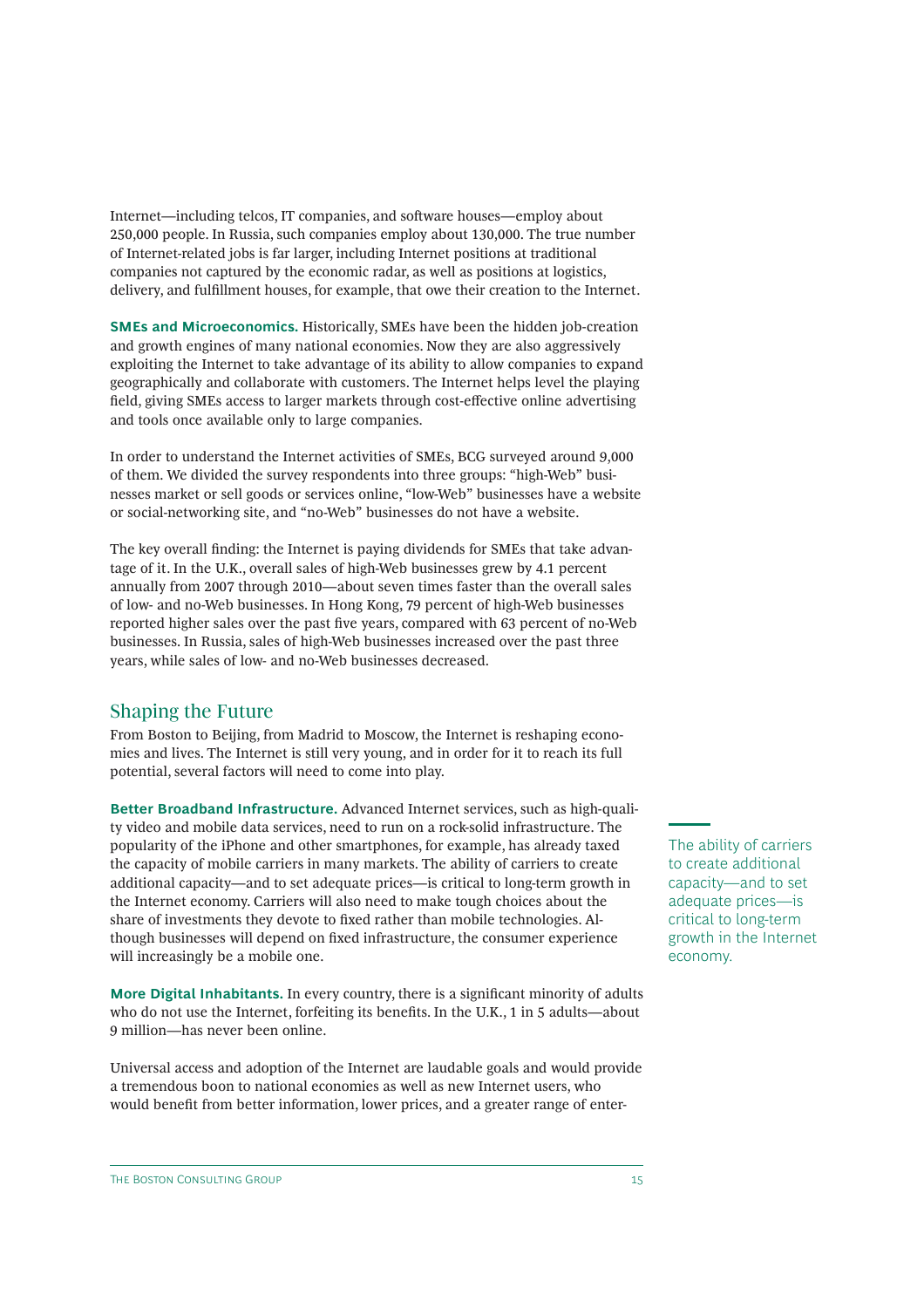tainment choices. These goals, however, have proved difficult to achieve in developed markets, although some countries such as Finland are adopting supportive legislation. In developing markets, stakeholders will need to make tough decisions on the basis of the tradeoffs associated with access, speed, and investment.

**Greater State Participation.** If the government is engaged, consumers and businesses are somewhat more likely to follow. Denmark has created a public portal for individuals and businesses to interact with public authorities, and the Netherlands has developed the DigiD authentication system in order, among other things, to improve the efficiency of tax collection and benefits disbursement. The Hong Kong Hospital Authority has taken the lead in encouraging hospitals and clinics to use the Internet for sharing patients' electronic medical records.

**Growing Consumer Confidence.** The vitality of e-commerce depends on users' confidence in systems that protect privacy and consumer data and that prevent fraud. A failure in any of these systems could fundamentally alter consumers' willingness to make online purchases.

**Coordinated Regulation.** To fully exploit the Internet's potential, a multidisciplinary approach to regulation is necessary. Whether nations vest authority in a single body or several, they need to ensure that regulation is coordinated to encompass telecom, banking, commerce, and consumer affairs. This, though easier said than done, is nonetheless necessary. India, for example, has recently instituted a biometrics-based national identification system that could dramatically expand the ability of banks and merchants to offer Internet-enabled mobile banking and commerce and that could also improve government's ability to deliver social services.

**Open Versus Closed.** Openness has been a cardinal strength of the Internet, driving innovation and inclusiveness. Some people wonder whether this openness is under threat. The open-versus-closed debate can be polarizing and frequently unproductive. Few truly open systems generate significant economic value. Put differently, the closed nature of a system is what allows its owner to generate profits.

Navigating these issues is tricky. Although the Internet's founding fathers may fret over its evolution, regulators would be wise to be guided by restraint in trying to control these complex and fast-moving developments. Government should intervene only when market forces are not working to correct imbalances.

THE INTERNET HAS created vast wealth for some and changed the destinies of many companies and industries. In many emerging economies, it is contributing to economic growth and, as the recent Arab Spring uprisings so vividly demonstrate, enabling societal change. A century ago, electricity jolted economies and societies in a similar way, and it will not be too long before the Internet is as pervasive as electricity.

The rise of electricity created some industries, destroyed others, and transformed most of the rest. The Internet is doing the same, so it is not unnatural for stakehold-

Few truly open systems generate significant economic value: the closed nature of a system is what allows its owner to generate profits.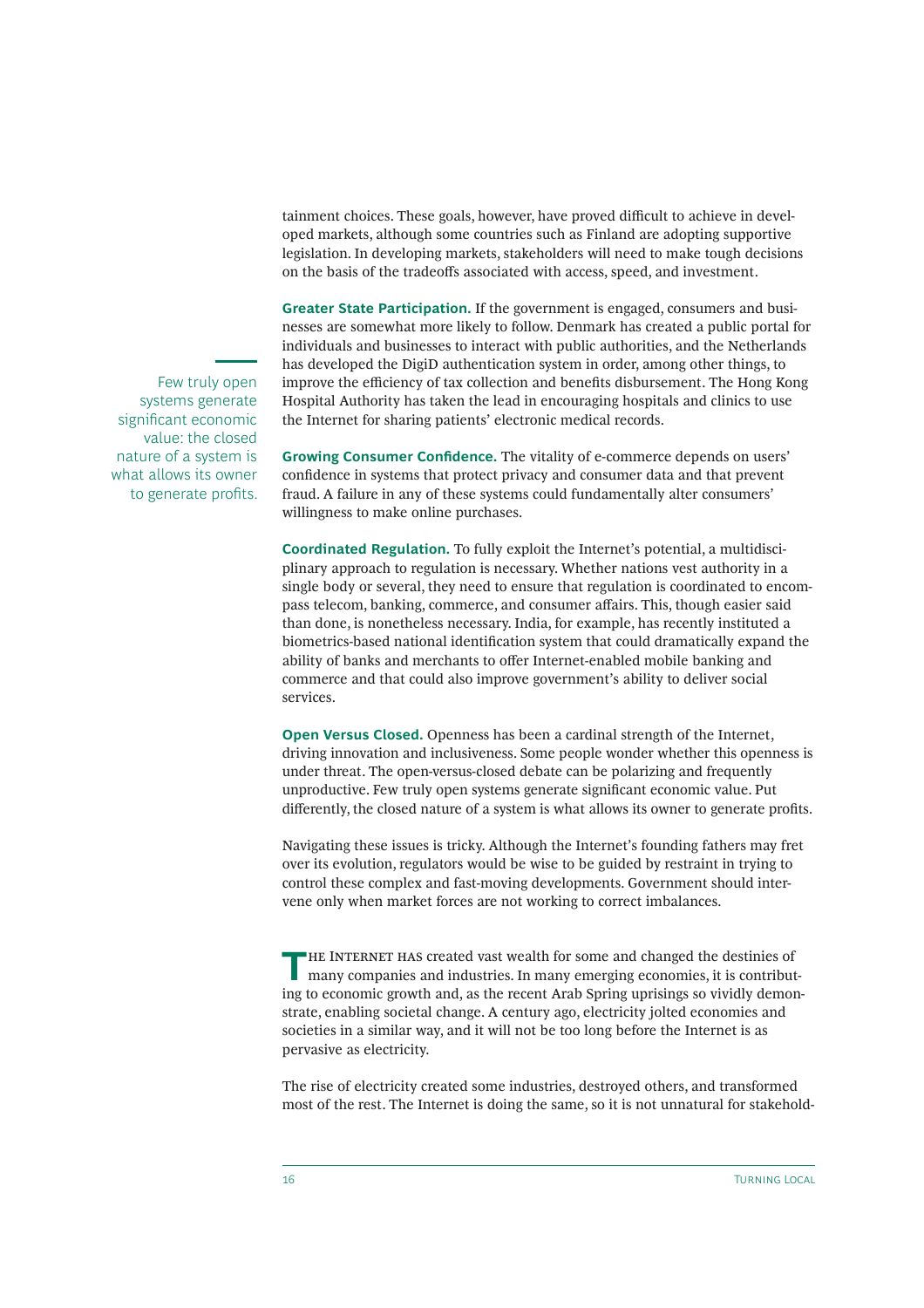ers to be inclined to intervene and attempt to chart the Internet's future. But they need to tread with caution. Picking winners is fraught with difficulty, and incubating the next Google, Facebook, or Twitter is unlikely to be successful. Instead, stakeholders—especially those in the developed economies—should ensure that market conditions encourage both existing companies to fully exploit the Internet and startups to create Internet businesses that play to a nation's core strengths. This approach will provide a platform for growth and societal benefit greater than wishing upon an Internet star.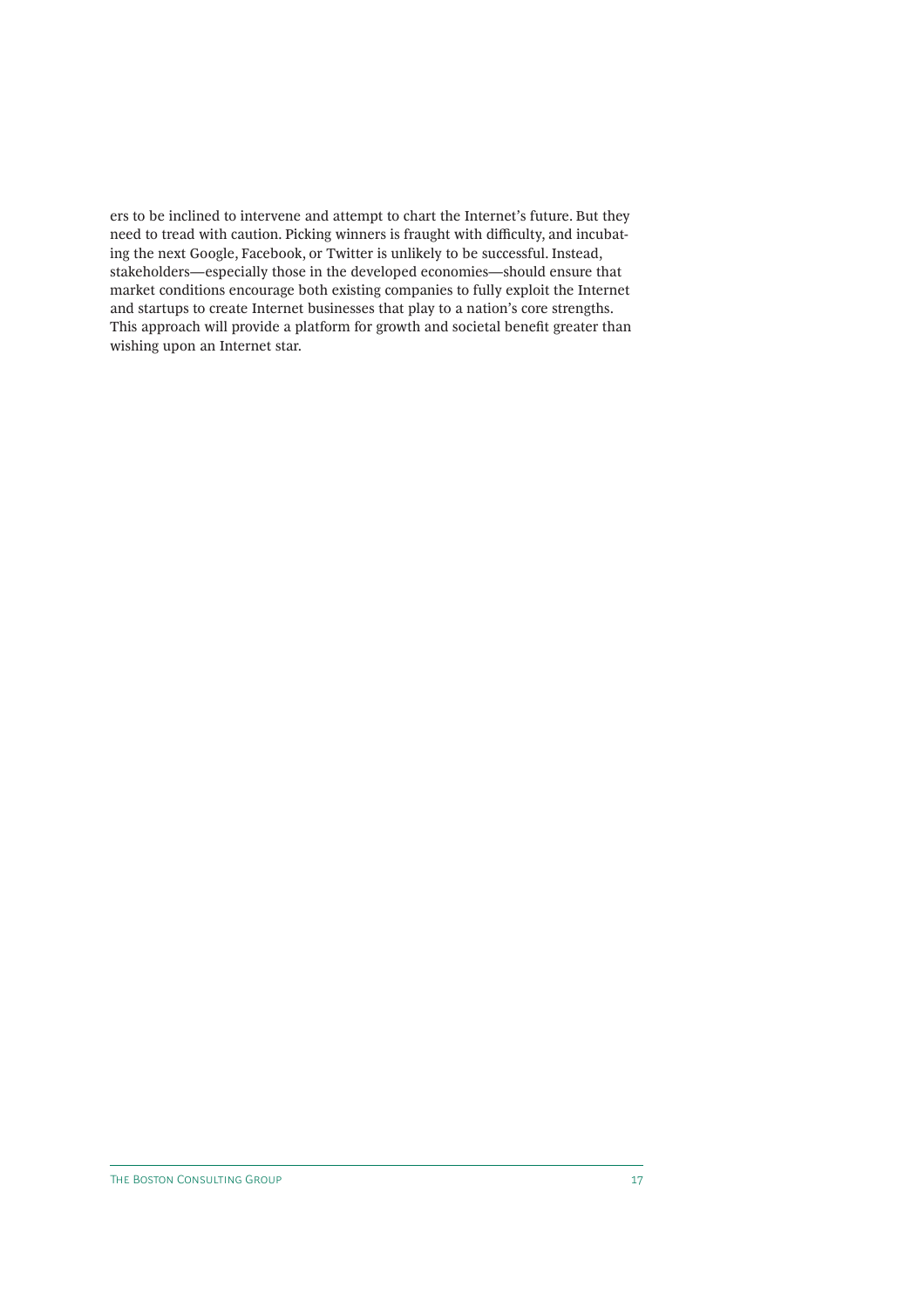## **About the Authors**

**David Dean** is a senior partner and managing director in the Munich office of The Boston Consulting Group. You may contact him by e-mail at dean.david@bcg.com.

Paul Zwillenberg is a partner and managing director in the firm's London office. You may contact him by e-mail at zwillenberg.paul@bcg.com.

### **Acknowledgments**

The authors would like to thank Nicola Blackford, Alla Dubrovina, Mimi Gehl, Sarah Gibson, Mary Hughes, Carl Kalapesi, Amy Stevens, Sarah Willersdorf, and our teams around the world for their contributions, and Mark Voorhees for his help in writing this Focus report. They would also like to acknowledge Gary Callahan, Angela DiBattista, Elyse Friedman, and Kirsten Leshko for their contributions to its design, editing, and production.

## **For Further Contact**

If you would like to discuss this report, please contact one of the authors.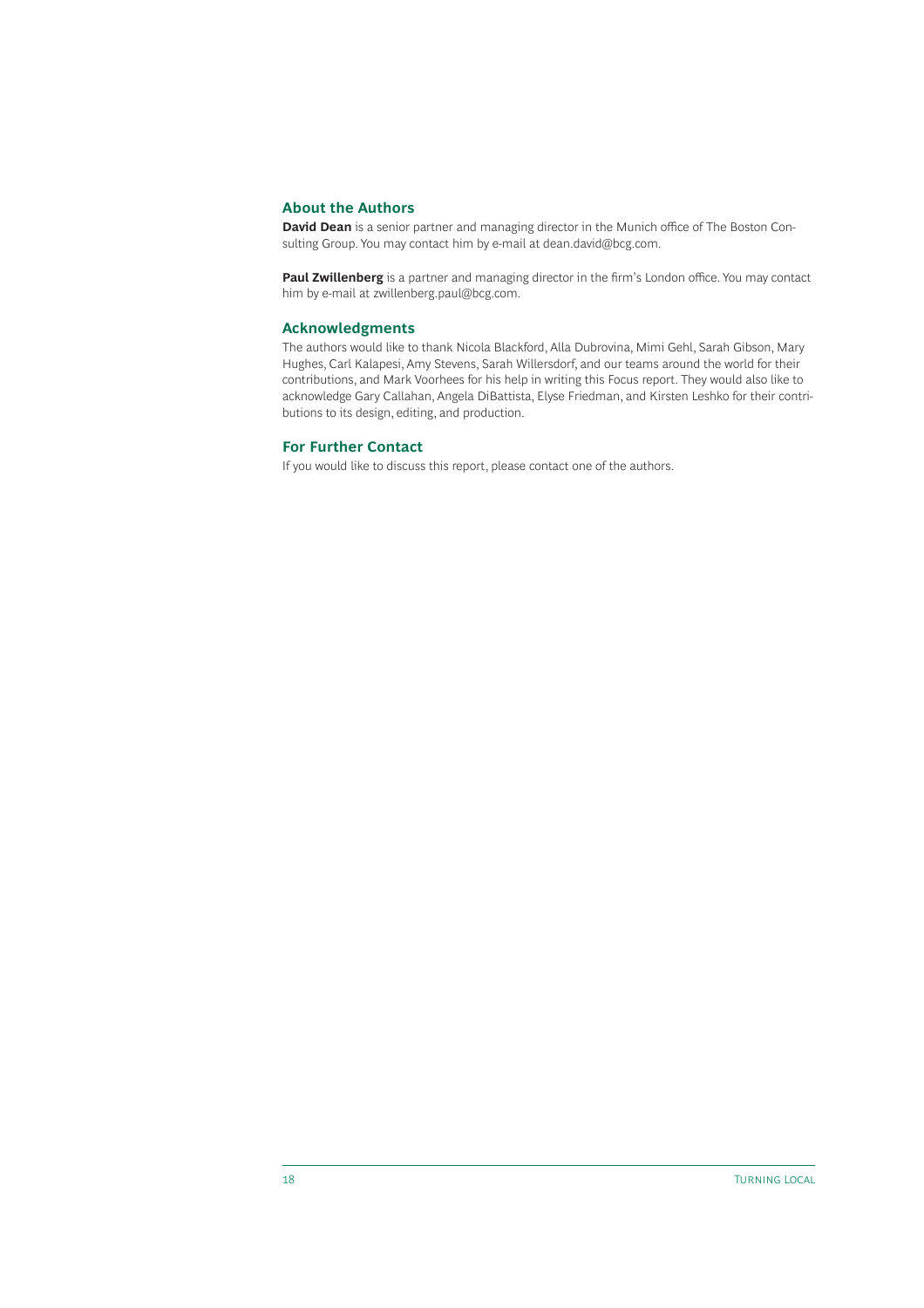For a complete list of BCG publications and information about how to obtain copies, please visit our website at www.bcg.com/publications.

To receive future publications in electronic form about this topic or others, please visit our subscription website at www.bcg.com/subscribe.

© The Boston Consulting Group, Inc. 2011. All rights reserved. 9/11